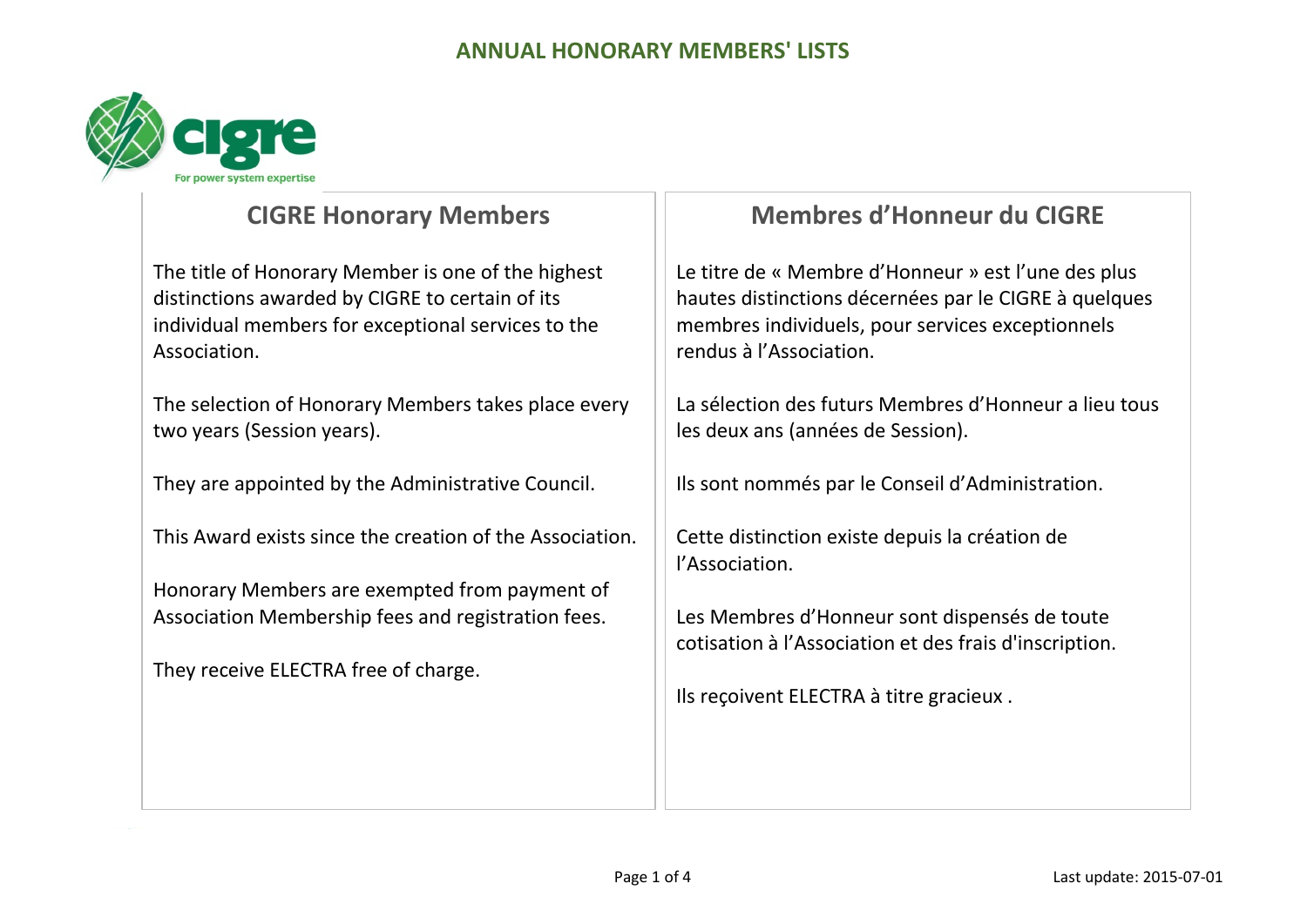| 1992                       |           | 1994                    |           | 1996                            |                        |
|----------------------------|-----------|-------------------------|-----------|---------------------------------|------------------------|
| Egon_F. PESCHKE+           | <b>DE</b> | André MERLIN            | <b>FR</b> | Heinz-Helmut SCHRAMM            | <b>DE</b>              |
| Karl-Heinz SCHNEIDER       | <b>DE</b> | C.V.J. VARMA            | IN        | Philip_W. DULHUNTY              | AU                     |
| Ralph S. GENS <sup>+</sup> | US        | Kare SCHJETNE           | <b>NO</b> | Jerzy Z.L. LEPECKI              | <b>BR</b>              |
| Willis_S. WHITE            | <b>US</b> | Dennis_J. ALLAN         | GB        | Narain_G. HINGORANI             | <b>US</b>              |
| Rauno_K. KOSKINEN          | F1        | J.M. HODGE <sup>+</sup> | <b>GB</b> | Christian DUBANTON <sup>+</sup> | <b>FR</b>              |
| Jacques CLADÉ              | <b>FR</b> |                         |           | <b>Giancarlo MANZONI</b>        | $\mathsf{I}\mathsf{T}$ |
| Mario SFORZINI             | IT        |                         |           | John_H. BANKS                   | <b>GB</b>              |
| Theo YKEMA                 | <b>NL</b> |                         |           | W.J. CHEETHAM                   | GB                     |
| Thomas PRAEHAUSER+         | CH        |                         |           | Leopold ERHART                  | CH                     |
| Erich RUOSS                | <b>CH</b> |                         |           | Andrew_John ERIKSSON            | <b>CH</b>              |
|                            |           |                         |           |                                 |                        |
|                            |           |                         |           |                                 |                        |
| 1998                       |           | 2000                    |           | 2002                            |                        |
| Sarma MARUVADA             | CA        | <b>Reinhart BAEHR</b>   | <b>DE</b> | Dusan POVH                      | <b>DE</b>              |
| Jorgen Falck CHRISTENSEN   | DK        | <b>Rolf RENKE</b>       | <b>DE</b> | <b>Gerhard ZIEGLER</b>          | DE                     |
| Clive_W. REED              | <b>US</b> | Graham_F. VINCENT       | AU        | <b>Alain ROBERT</b>             | <b>BE</b>              |
| Kjell BJORLOW-LARSEN       | <b>NO</b> | Harold_N. SCHERER-Jr.   | <b>US</b> | Xisto VIEIRA_Filho              | <b>BR</b>              |
|                            |           | Marc HÉROUARD           | <b>FR</b> | Fouad TAHER+                    | EG                     |
|                            |           | Yasuji SEKINE           | JP        | John_H. BRUNKE                  | US.                    |
|                            |           | Michel CHAMIA+          | <b>SE</b> | François MESLIER                | <b>FR</b>              |
|                            |           |                         |           | Lorenzo THIONE+                 | IT                     |
|                            |           |                         |           | <b>Stig GOETHE</b>              | <b>SE</b>              |
|                            |           |                         |           | Kjell PETTERSSON                | <b>SE</b>              |
|                            |           |                         |           | Josef Anton DÜRR                | CH                     |
|                            |           |                         |           |                                 |                        |
|                            |           |                         |           |                                 |                        |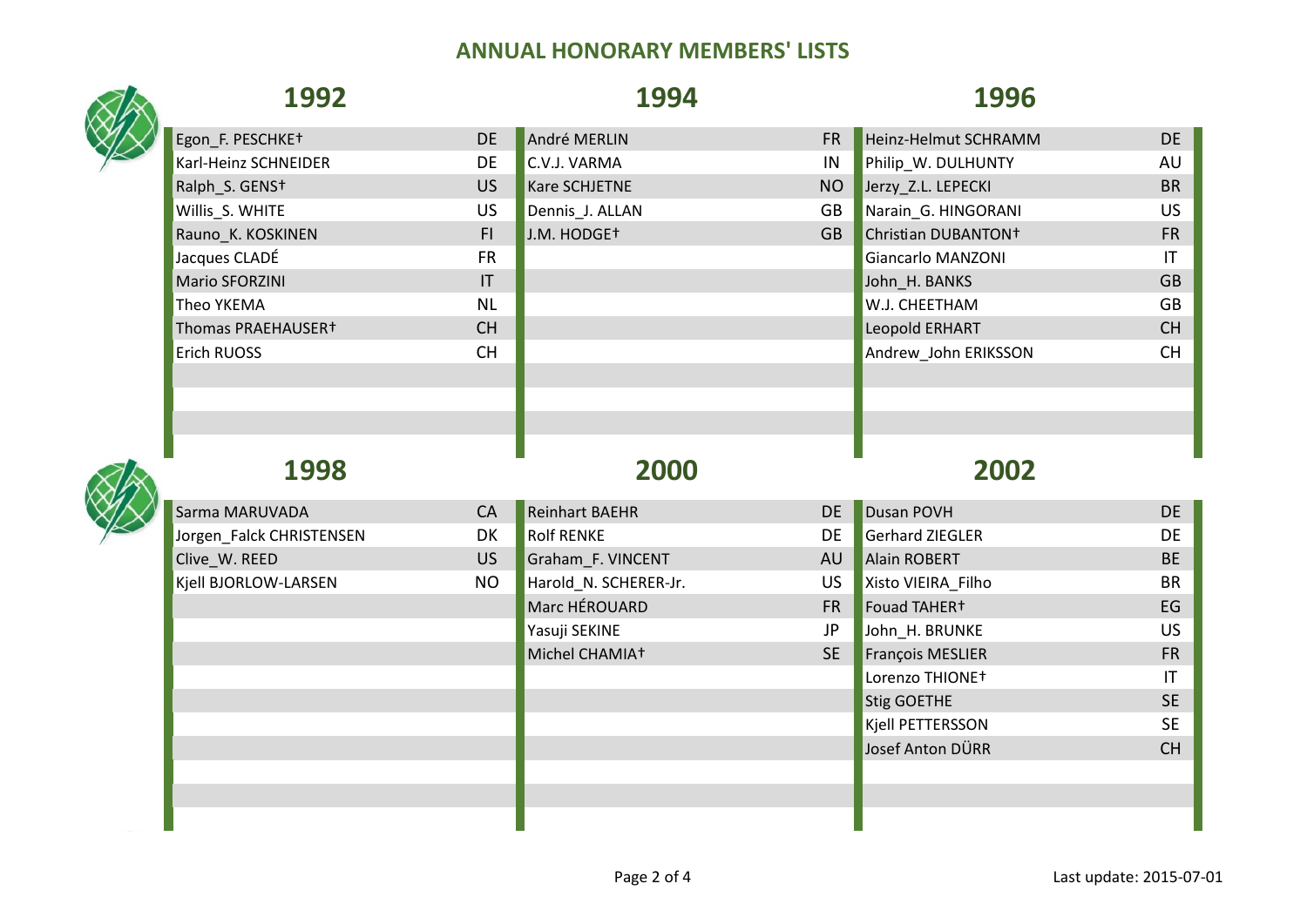## **2004 2006 2008** Robert George STEPHEN ZA Klaus Peter MÜLLER DE Peter TYREE AU AU Jürgen SCHWARZ DE Reinhard\_G. SCHROTH DE Marcio SZECHTMAN BR Manuel Victor GONZALEZ SABATO AR Pierre DE\_PAUW BE Yves FILION CA David G. CROFT THE AU JOAO B. GUIMARAES FERREIRA DA SILVA BR Angelo INVERNIZZI THE ANGELO IT Hans\_E. WEINRICH US Prabha KUNDUR† CA Takashi HAYASHI JP Philippe GUUINIC **FR** Hao GUO CN Auke WIERSMA NL Robert MAHLER FR Niels HAASE DK Colin RAY GB Istvan KROMER **EXAMPLE HU** Fernando GONZALO ORTIZ **ES IVAN DE MESMAEKER CH** Johan\_J. SMIT NU NU Joao\_A. do NASCIMENTO-BAPTISTA PT David J. WALLIS GB Sture H. LARSSON SE Aldo BOLZA CH Patrick BRAUN CH POLZA Klaus FROEHLICH CH **2010 2012 2014** Ernst GOCKENBACH DE DE José Henrique MACHADO FERNANDES BR Paulo ESMERALDO BR BR PAULO BR Rolf WINDMÖLLER DE Liliane NEY FR Jorge NIZOVOY AR Michel ARMSTRONG CA CA Antonio NEGRI IN CONTROLLER IT Ruomei LI CONTROLLER CONTROLLER CONTROLLER CONTROLLER CO Javier AMANTEGUI **EXACCI ES CARLO ALBERTO NUCCI IT Anatoly DYAKOV†** THE RU Fernando SOTO MARTOS ES Christopher John JONES GB Gunnar ASPLUND SE Clark W. GELLINGS CONSULTER STRUCK US Mark Andrew WALDRON GB Olav FOSSO CONSULTER STRUCK NO Bernard-Michel DALLE FR Franz BESOLD CH Erli FIGUIEREDO BR Georges DE\_MONTRAVEL FR Biarne ANDERSEN GB Kjell ISAKSSON SE SE NIKOS HATZIARGYRIOU GRANDSON GRANDSON SE NIKOS HATZIARGYRIOU GRANDSON GRANDSON GRANDSON G

Fredrik\_L. RÜTER SE Phil SOUTHWELL AU Pierre BOSS CH Ishiro TAI JP is the state of the state of the state of the state of the state of the state of t